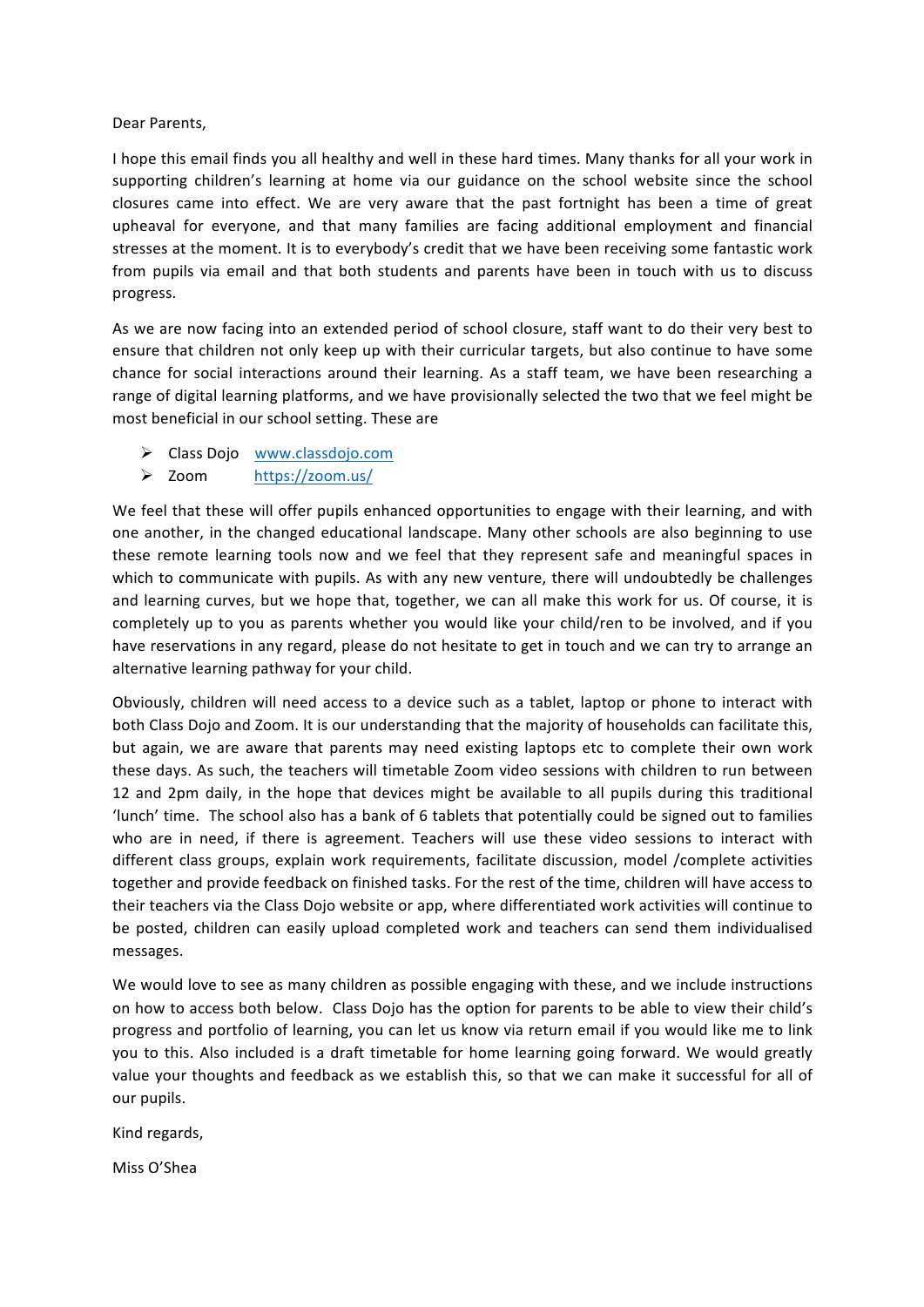# **Explanation and Instructions**

# $\triangleright$  Class Dojo

This is an online space, similar to a noticeboard, where teachers can post work tasks, communicate with students and keep track of each child's learning via their individual portfolio. All parents will be emailed a letter with a unique code for themselves and their child. From the Class Dojo app or classdojo.com, families will use the invitation code to get verified, connect to the online classroom, and set up their child's account. This allows each child access to his / her own folder on the platform. The folder will not be visible to other students or parents – only to you, your child and their teacher. Children can then access work assignments, and submit work by uploading pictures, video or audio. We have the option to create a Class Story, where examples of excellent work can be shared - if you would like your child's work to be part of this, again let me know via return email as per template below. 

## Ø **Zoom**

This is essentially an audio and video conferencing platform. It is up to you / your child if they would like to interact just via voice or to enable camera for video; either is fine for us, but they may enjoy seeing their friends! We do not intend to record any of the Zoom conferences.

To access a scheduled Zoom meeting, your child will be sent a link via Class Dojo; they do not have to set up an account, they simply click on the link to download and run the Zoom programme and then at the scheduled meeting time, they can talk to their teacher and to one another. We will need to work with the children initially on understanding the format of the conferences – the teacher will act as moderator and the children will be encouraged to raise hands / give a verbal signal when they wish to contribute. Hopefully they will all get on board with it easily enough and we can restart our whole-class communication.

You can familiarise yourself with the data and privacy settings of both platforms here: *https://classdojo.zendesk.com/hc/en-us/categories/201166546-Safety-and*privacy?mobile\_site=false https://zoom.us/privacy/

**If you are happy to proceed, please copy, paste and edit the below into an email and return to me** at missoshea@stlaurenceschapelizod.com before Monday 30th so that we can set everyone up.

\_\_\_\_\_\_\_\_\_\_\_\_\_\_\_\_\_\_\_\_\_\_\_\_\_\_\_\_\_\_\_\_\_\_\_\_\_\_\_\_\_\_\_\_\_\_\_\_\_\_\_\_\_\_\_\_\_\_\_\_\_\_\_\_\_\_\_\_\_\_\_\_\_\_\_\_\_\_\_\_\_\_

Best wishes, Miss O'Shea

I, \_\_\_\_\_\_\_\_\_\_\_\_\_\_\_\_\_\_\_\_\_\_\_\_\_\_\_\_\_\_\_\_\_\_, parent of \_\_\_\_\_\_\_\_\_\_\_\_\_\_\_\_\_\_\_\_\_\_\_\_\_\_\_\_\_\_\_\_, have read and understood the information relating to my child's use of Class Dojo and Zoom as remote learning tools. I consent to:

- 1. Being sent a unique code via email to allow my child to access Class Dojo Yes / No
- 2. My child's positive work being visible to their class community on Class Dojo Yes / No